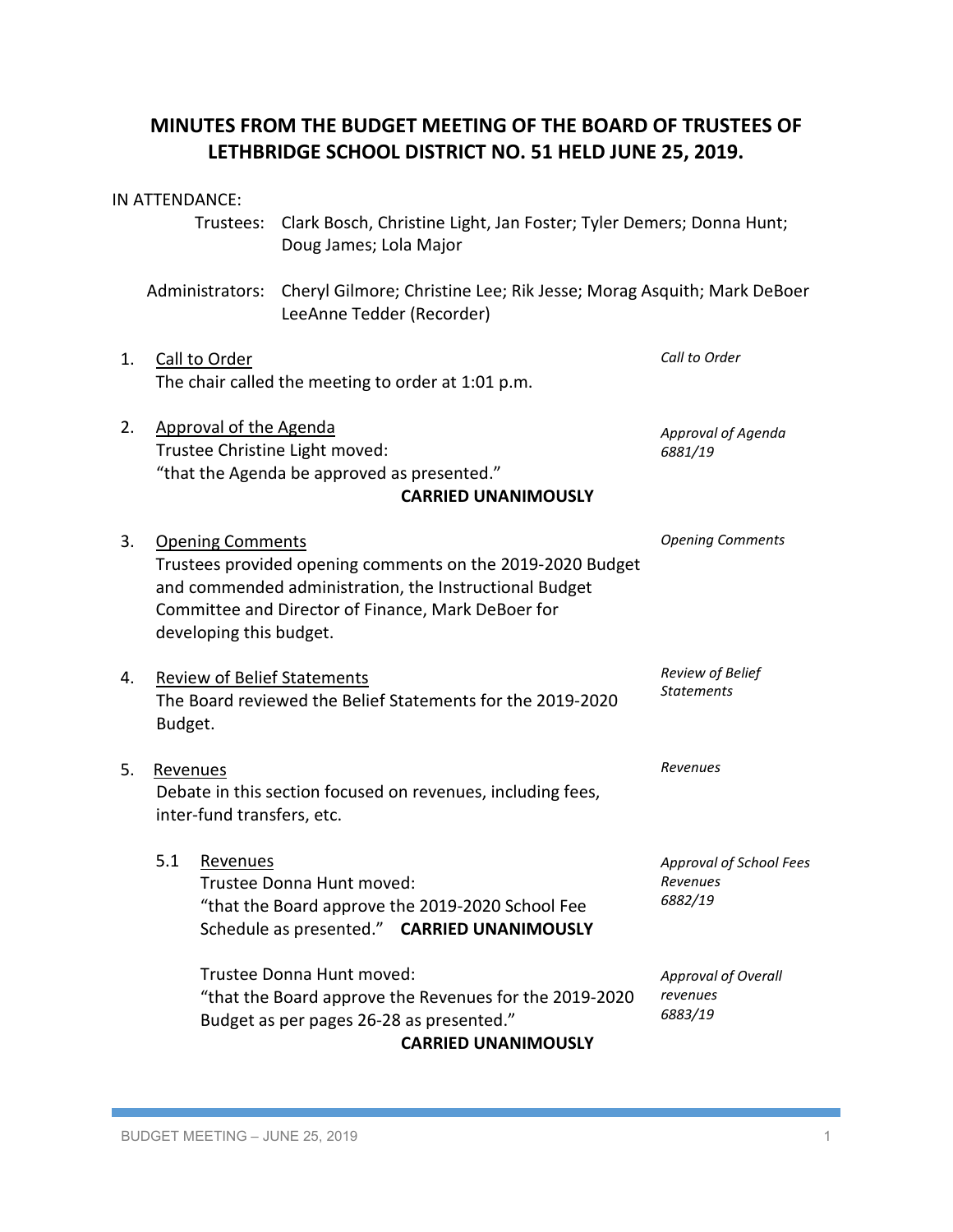# 6. Expenditures

Debate occurred in five sections: Instructional Block, Governance and System Administration, Operation and Maintenance, Transportation and Capital.

# 6.1 Instructional Block

Trustee Donna Hunt moved: "that the Board approve the Instructional Block expenditures as per pages 31-33 of the 2019-2020 Budget as presented." **CARRIED UNANIMOUSLY**

# 6.2 Governance and System Administration

Trustee Donna Hunt moved: "that the Board approve the expenditures for Governance and System Administration as outlined on pages 34-36 of the 2019-2020 Budget as presented and not to exceed the 3.6% cap." **CARRIED UNANIMOUSLY**

### 6.3 Operations and Maintenance

Trustee Donna Hunt moved: "that the Board approve the expenditures for Operations and Maintenance as outlined on pages 37-39 of the 2019- 2020 Budget as presented." **CARRIED UNANIMOUSLY**

# 6.4 Transportation

Trustee Donna Hunt moved: "that the Board approve the expenditures for Transportation as outlined on pages 40-41 of the 2019- 2020 Budget as presented." **CARRIED UNANIMOUSLY**

# 6.5 Capital

Trustee Donna Hunt moved: "that the Board approve the Capital and Debt services expenditures as outlined on pages 42-43 of the 2019-2020 Budget as presented." **CARRIED UNANIMOUSLY**

# 7. Budget Approval

Trustee Donna Hunt moved: "that the Board approve the 2019-2020 Budget for Lethbridge

School District No. 51 as detailed in the previous motions and authorize administration to allocate and expend funds in accordance with the budget." **CARRIED UNANIMOUSLY**

*Approval of Instructional Block Expenditures 6884/19*

*Approval of Governance & System Administration Expenditures 6885/19*

*Approval of Operations & Maintenance Expenditures 6886/19*

*Approval of Transportation Expenditures 6887/19*

*Approval of Capital & Debt Services Expenditures 6888/19*

*Budget Approval 6889/19*

#### *Expenditures*